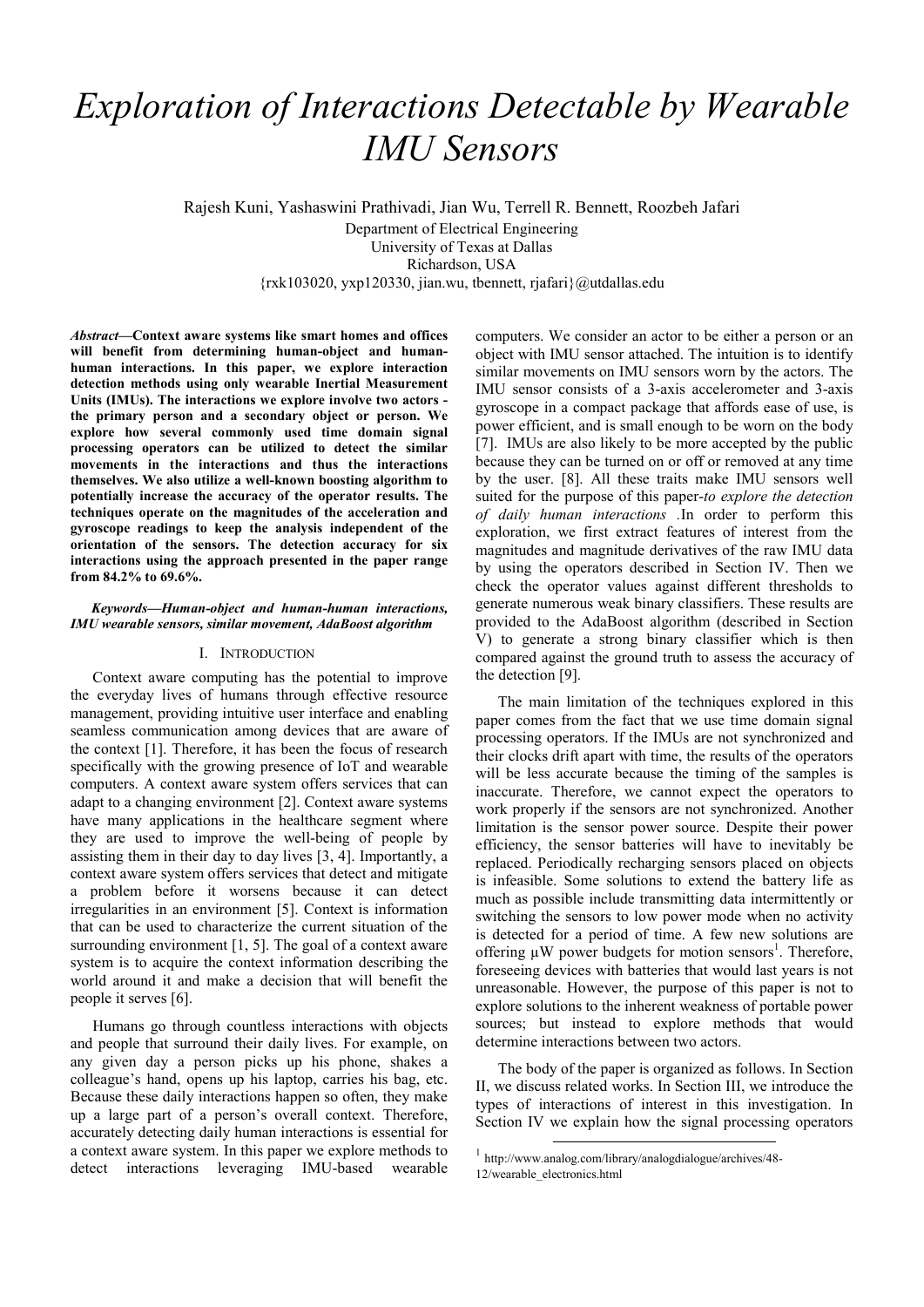are used to generate the weak classifiers. Section V describes how the AdaBoost algorithm is applied. In Section VI, we discuss experimental procedures and results. We conclude in Section VII and briefly discuss future work.

## II. RELATED WORKS

A subset of context aware computing research has focused on recognizing human interactions and activities. Some researchers have explored activity and interaction recognitions using just video sensors. This approach leads to major problems in an uncontrolled environment because the quality of visual information can drastically vary due to factors like viewing angle, lighting, and the way interactions are performed [10, 11]. Other investigations attempt to alleviate this problem by combining visual sensors with audio sensors to get more accurate readings of the environment [10]. However, users may feel uncomfortable having cameras and microphones recording their daily activities [12]. There have also been works that leveraged Microsoft Kinect videos from which human 3D poses can be detected more accurately with additional depth information [13]. However, this system still requires an elaborate setup that is infeasible in situations where monitoring must be done in a continuous manner. Our work takes a different approach by using IMUs for interaction recognition. The IMU is more portable than a Kinect, allowing for continuous monitoring. It also does not require a complex setup - the sensors are simply attached to a subject and the data is streamed to a laptop for later processing via Bluetooth, Bluetooth low energy or Zigbee. The data can also be stored on wearable devices with reasonably accurate time stamps and retrieved later to processing. In other works, a person's interaction with the environment is modeled as a simple yes/no based interaction. For example, object interactions are recognized using simple sensors placed all around the home to detect simple state changes [12]. Analyzing the state changes from a set of these sensors would unveil the person's routine for that day. Investigations have analyzed how simple if-thisthen-that trigger programming has been used to implement smart home systems by users of the smart homes themselves [14]. Our work is not focused on creating a high level picture of person's daily routine but instead on accurately detecting fine-grained interactions. Some studies have used IMUs in smart phones to detect human activities such as standing, walking, lying down, and running [15]. This differs from our work because instead of focusing on individual activity recognition, we look at interactions that involve two actors. There have been works that look at interactions between two actors. Yet, both the actors are human and the work uses vision sensors [13].

Our work is unique from the mentioned studies in several ways. We do not use cameras or microphones to detect human-human interactions. We instead only rely on IMUs. We differ from works that use simple binary sensors to detect interactions because our work can answer the question of who is interacting with what. To the best of our knowledge, this is the first investigation aimed at detecting human-object interactions at a finer level using IMUs.

## III. INTERACTIONS

There are two categories of interactions we focus on. The first category is any interaction between a person and an object. Examples of such interactions include a person picking up a cell phone, carrying a backpack, pushing and pulling a chair, and writing with a pen. The second category is any interaction between two individuals. Examples of such interactions include shaking hands with colleagues, waving to each other, and walking together. Each of these interactions involve two actors - the primary and secondary actor. The primary actor is defined as the human in the human-object interaction and the secondary actor is defined as the object. As for the human-human interaction, any subject can be defined as a primary actor and the other one will be defined as secondary actor.

The actors involved in the interaction experience similar movements. For example, when a person picks up his phone, the sensor on the phone and the sensor on the user's hand record similar movements. The steps taken in our approach detect the similar movements to ultimately detect the interaction. Each actor may have multiple sensors attached. Our solution involves comparing all combinations of two sensors such that one sensor is from the primary actor and the other from the secondary actor and then finding out which sensor on the secondary actor best matches the sensors on the primary actor. For example, if we want to detect shaking hands, then it could be that all the sensors on the primary actor best match with a sensor attached to the secondary actor's arm.

A majority of the human-human interactions mentioned above are interactions where no contact is made between the two actors. Despite the lack of contact, the two actors are still going through the same motions. For example, it has been shown that two people walking together exhibit synchronicity in their movements [16]. We believe this synchronized movement can be exploited to detect noncontact interactions.

The human-object interactions we investigate are *picking up a cup*, *carrying a backpack*, *writing with a pen*, and *pushing-pulling a chair*. The human-human interactions we investigate are *shaking hands* and *walking together*.

#### IV. SIGNAL PROCESSING OPERATORS & WEAK CLASSIFIERS

The main goal of our analysis is to explore how some common time domain signal processing operators can be used to detect daily interactions. The operators we consider are *Peak Skew*, *Zero Crossing Skew*, *Peak Count Difference*, *Zero Crossing Count Difference*, and *Covariance*. The first part of our approach is described below.

## *A. Preprocessing*

As the very first step, the 3-axis accelerometer and gyroscope sensor readings are preprocessed. The accelerometer and gyroscope readings are filtered using a 3rd order low-pass Butterworth filter with a cut-off frequency of 3 Hz to remove noise. The following data types  $(DT)$  are extracted from the readings

$$
DT = \{AM, GM, AD, GD\} \tag{1}
$$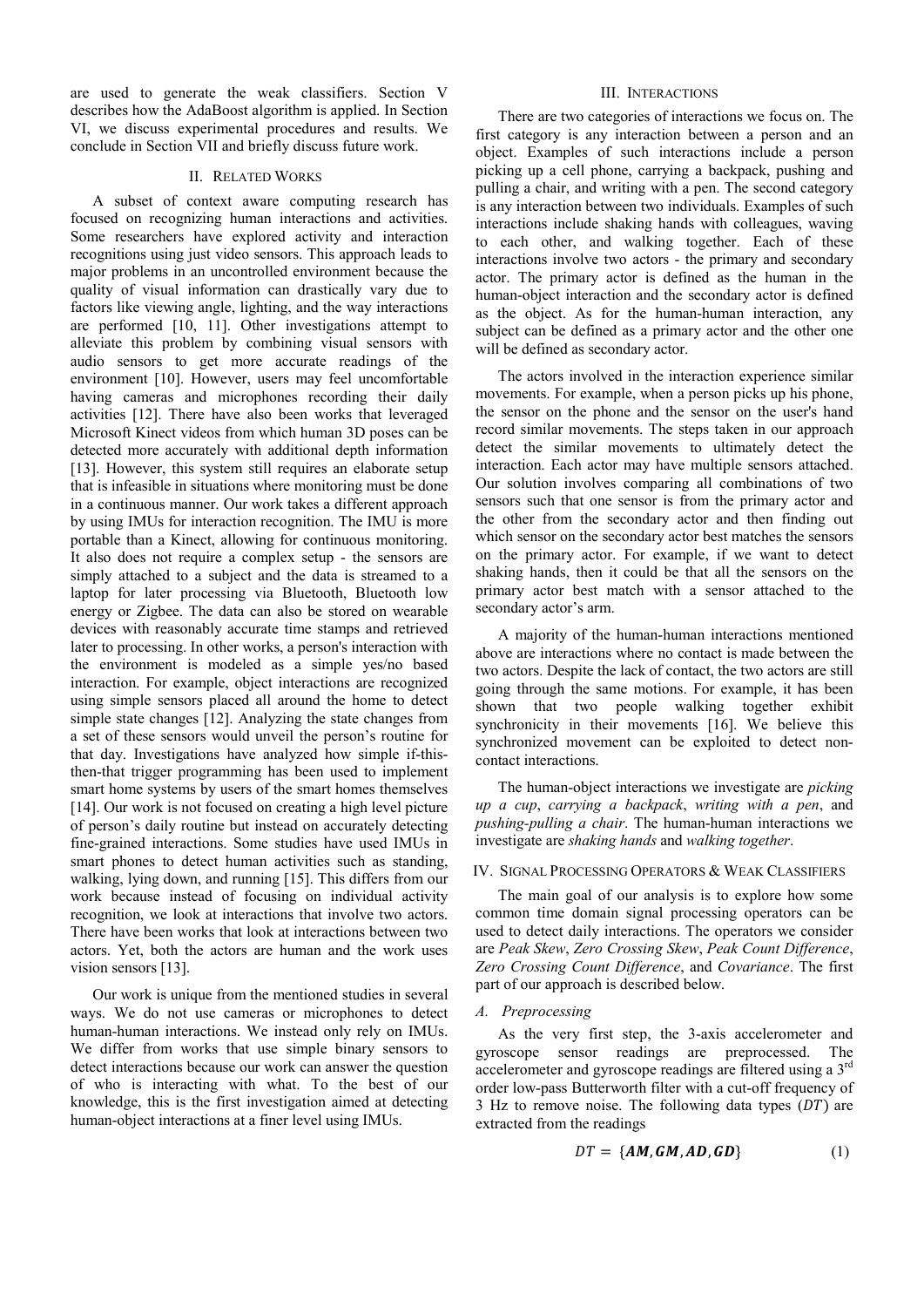where  $AM$  is accelerometer magnitude,  $GM$  is gyroscope magnitude,  $AD$  is the derivative of  $AM$ , and  $GD$  is the derivative of  $GM$ . From each sensor stream  $AM$  and  $GM$  are calculated as

$$
AM (i) = \sqrt{a_x(i)^2 + a_y(i)^2 + a_z(i)^2}
$$
 (2)

**GM** (i) = 
$$
\sqrt{g_x(i)^2 + g_y(i)^2 + g_z(i)^2}
$$
 (3)

Where  $a_x(i)$ ,  $a_y(i)$  and  $a_z(i)$  are the *ith* acceleration readings along *X-axis*, *Y-axis* and *Z-axis*, respectively.  $g_x(i)$ ,  $g_y(i)$  and *gz(i)* are the gyroscope readings along *X-axis*, *Y-axis* and *Zaxis*, respectively.  $AD$  and  $GD$  are calculated as

$$
AD(i) = AM(i) - AM(i-1)
$$
 (4)

$$
GD(i) = GM(i) - GM(i-1)
$$
 (5)

In equations  $(2) - (5)$ , *i* is the current sample number. We generate four preprocessed vectors for each sensor involved in an interaction. These vectors are applied to the operators.

## *B. Operator Description*

Every operator takes two time series vectors as input. The vectors can be of any type in (1) as long as both the vectors are of the same type  $(e.g., both AM)$ . Each vector comes from a unique actor during an interaction. The operators are discussed below:

## *1) Peak Skew and Peak Count Difference*

The *Peak Skew* operator quantifies how well peaks from two different vectors are synchronized. Given two finite vectors  $X$  and  $Y$ , the operator first finds the indices of the peaks in  $X$  and  $Y$ . It then selects the vector that has more peaks and matches all its peaks to peak indices in the other vector. For example, if  $X$  has more peaks than  $Y$ , then each peak index in  $\boldsymbol{X}$  is matched with a peak index in  $\boldsymbol{Y}$  such that the absolute time difference between the two index values is minimal. The skew value is the sum of all time differences. The *Peak Count Difference* operator calculates the difference in the number of peaks between the two vectors  $X$  and  $Y$ .

## *2) Zero Crossing Skew, Zero Crossing Count Difference*

Before applying these operators, we normalize the signal by subtracting its mean value from all samples. The *Zero-Crossing-Skew* operator measures the synchronicity between the positive and negative zero crossings in two different vectors. The positive crossing is defined as the data point at which the signal goes from negative to positive. The negative crossing is defined as the data point at which the signal goes from positive to negative. Given vectors *X* and  $\boldsymbol{Y}$ , the operator first finds the indices of the positive crossings in  $X$  and  $Y$ . The indices represent the time instance of a crossing. It selects the vector that has more positive crossings and matches them to the positive crossings in the other vector. If  $X$  has more positive crossings than  $Y$ , then each positive crossing index in  $\boldsymbol{X}$  is matched with a positive crossing index in *Y* such that the absolute time difference between the two index values is minimal. The skew value is the summation of all the differences. To calculate the skew value for negative crossings between  $X$  and  $Y$ , the same procedure mentioned above is applied. The *Zero Crossing Count Difference* operator computes the difference in the number of zero crossings between two vectors (e.g. X and  $Y$ ).

#### *3) Covariance*

Given two vectors  $X$  and  $Y$ , the *Covariance* operator quantifies how well the two vector change together.

#### *C. Operator Result Vector*

Given two streams  $$1$  and  $$2$  that are of the same type  $(DT)$ , at any given time, the operators look at two data windows of equal size from  $S1$  and  $S2$  denoted as  $X$  and  $Y$ , respectively. The operator is applied on these two data windows and the result is stored in a separate vector. The windows are then advanced by one data sample (overlapping moving windows). The operator repeats its calculation for the shifted windows of data and stores the result in the next index in the result vector. This procedure is repeated until the windows slide to include the last sample in  $S1$  and  $S2$ .

Fig. 1 shows the graphs for the **AM** values for *picking up a cup* interaction. The blue solid and green dotted stream represent vectors of data from two sensors*.* An operator looks at data windows (represented by the red rectangle) from the dotted green and solid blue streams and extracts a feature. This operator result is stored in a new vector. This operator result is a representative of the data window. The red rectangle on the left shows the first data window and the rectangle on the right shows the last data window. Fig. 2 shows the result vector for the covariance operator once the window has slid to the last data sample on dotted green and solid blue streams.

The results of *Peak Skew*, *Peak Count Difference*, *Zero Crossing Skew*, *Zero Crossing Count Difference*, and *Covariance* are stored in vectors *PC*, *PCD*, *ZCS*, *ZCD*, and *Cov* vectors, respectively.



Fig. 1. Data of type AM from two different sensors for *picking up a cup* 



Fig. 2. The black line is the covariance operator result once the operator has evaluated all windows of data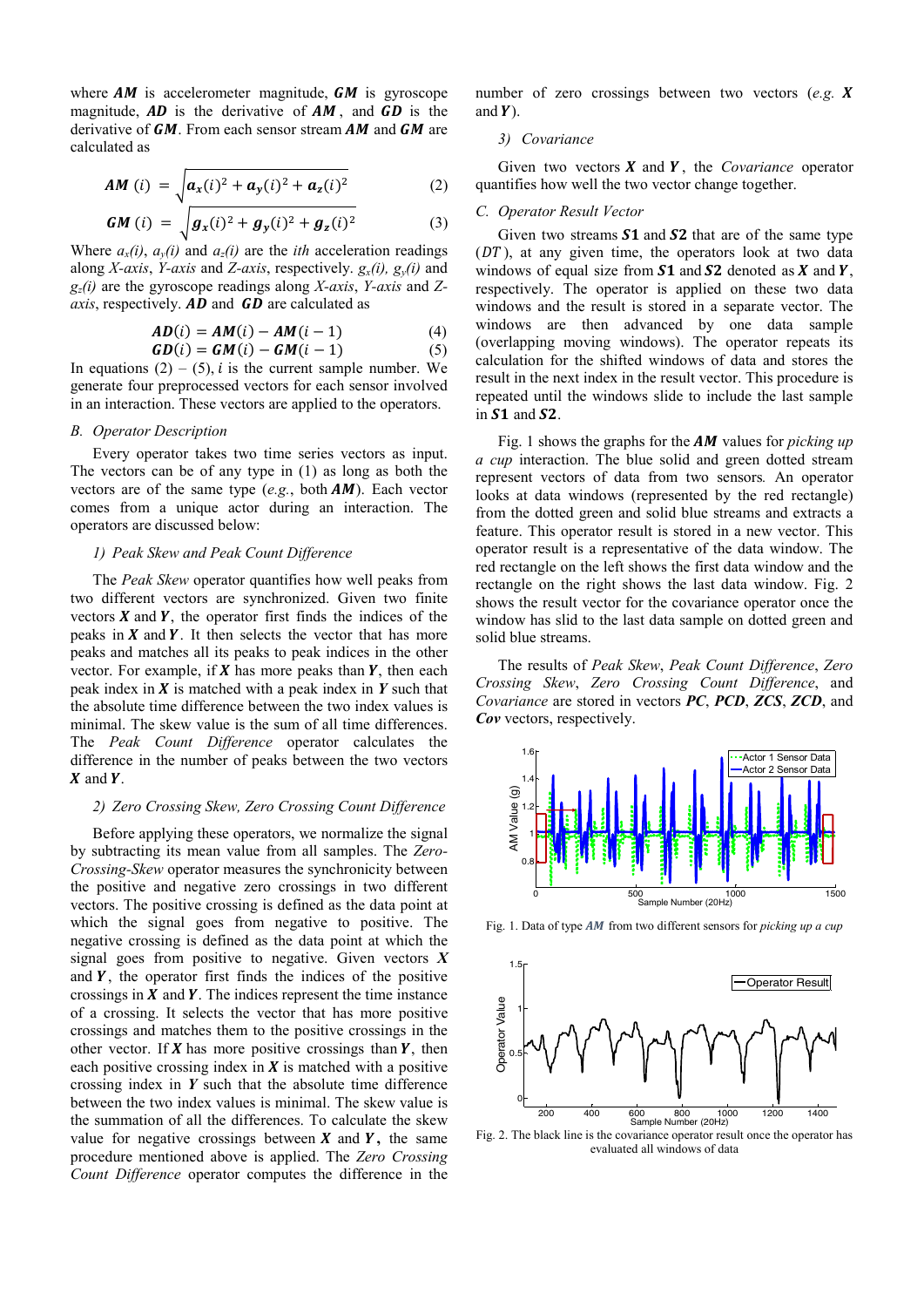# *D. Weak Classifiers*

The operator results that are extracted from data windows are evaluated against different thresholds. Each threshold acts as a weak classifier, classifying the data window as containing a non-interaction (indicated as -1) or an interaction (indicated as  $+1$ ) based on whether the operator result that corresponds to that data window is greater or less than the threshold value. Fig. 3 shows the covariance operator result from *picking up a cup* interaction. In this interaction, a subject starts by moving his hand toward the cup, picks it up, and takes a sip from it. Then the subject puts the cup back down and rests his hand on the side of his body.



Fig. 3. Covariance results with annotations for *picking up a cup* interaction

The solid vertical green line indicates when an interaction started and the dotted vertical red line indicates when interaction ended. To generate the thresholds, we find the minimum value and maximum value of the operator result in these sections. These two values give a range and this range is divided into ten equal steps. Each of these steps is taken as a threshold value. For *Cov*, the class of a data window is evaluated to -1 if the corresponding covariance value is less than a threshold value and  $+1$  if it is above a threshold. This is in line with the intuition that if two sensors are experiencing similar movement, their signals will have a higher covariance. For the four remaining operator results, the class is evaluated to  $+1$  if the corresponding operator value is less than a threshold value and -1 if not. This is in line with the intuition that if two sensors experience similar movements, their signals will have a similar number of peaks (peak count difference will be low) occurring at nearly the same time (peak skew value will be low). The same reasoning can be applied to zero cross skew and zero cross count.

Because each of *PS*, *PCD*, *ZCS*, *ZCD*, and *Cov* will be evaluated against ten thresholds, 50 weak classifier vectors will be generated for each data type in  $DT$ . Because we are extracting features from four different data types (*AM*, *GM*, *AD*, *GD*), 200 weak classifier vectors will be generated for each sensor pair in an interaction. The total number of weak classifiers that are finally generated for an interaction will depend on the number of sensor pairings between the primary and secondary actors in an interaction.

Once all the weak classifiers are generated, their accuracies are measured by comparing their classification results to the ground truth. Let  $GT$  represent the ground truth vector for an interaction. It is generated from the annotations (illustrated in Fig. 3) and tells us exactly when an interaction occurred. It has the same domain as a weak classifier,  $\{-1,1\}$ . Let *Wk* represent a weak classifier result vector. The accuracy *acc*, of the weak classifier is calculated as

$$
acc = \sum_{i=1}^{n} I(GT(i), Wk(i))/n
$$
 (6)

where  $n$  represents the number of samples to be classified and I is an indicator function which equals 1 when  $GT(i) \neq$  $Wk(i)$  and 0 otherwise. The accuracy of the strong classifier is calculated in the same manner.

## V. BOOSTING ALGORITHM

Taken by themselves, the weak classifiers may not classify the interaction with a high accuracy. In order to improve the accuracy using these weak classifiers, we use AdaBoost, an algorithm that creates a strong classifier by weighing the decisions of all weak classifiers and then accumulating all the results. Given the generated weak classifiers, we choose only those weak classifiers with accuracy greater than 50% to train the AdaBoost classifier. In other words, a weak classifier must be better than random guessing for a two-class problem [9]. To use the AdaBoost algorithm, we first arrange the results of all the selected weak classifiers in the form of a *result matrix*. Each column in the matrix represents the results of one of the weak classifiers for all the input data windows and each row represents the results of every weak classifier for one input data window. The ground truth vector  $GT$  is also used in the implementation of the algorithm.

In the training phase, AdaBoost starts by giving each data window (*i.e.*, each row) selected for training, equal normalized weights. It then finds the weak classifier which gives the lowest error rate by comparing it to *GT.* This error rate is calculated by adding up the weights of those data windows that were misclassified by the weak classifier. AdaBoost gives this weak classifier a classifier weight based on its error rate. All the data windows are then reweighed again based on how the selected weak classifier classified them. If a data window was wrongly classified, it is given more importance (more weight) and if it was correctly classified it is given less importance (less weight). The algorithm then tries to find the next weak classifier with the lowest error rate. This procedure is repeated until all the weak classifiers are given a weight.

In the testing phase, the test data windows from the sensors in an interaction are applied to the weak classifiers and the weak classification results are generated. For each data window, the weak classifier results are weighed by the weights determined by the AdaBoost algorithm. These weighted results are then accumulated. If the result of the accumulation is positive, then the data window is classified as containing an interaction. If negative, the data window is classified as containing a non-interaction. A formal description of AdaBoost is explained by Schapire [9].

#### VI. EXPERIMENTAL PROCEDURE AND RESULTS

## *A. Sensor Preliminares*

The sensor node used for the experiments is a custom built board that consists of a Texas Instruments MSP430 as the microcontroller interfaced to an Invensense MPU-9150, a 9-DOF IMU consisting of a 3-axis accelerometer, 3-axis gyroscope, and a 3-axis magnetometer [17]. We do not use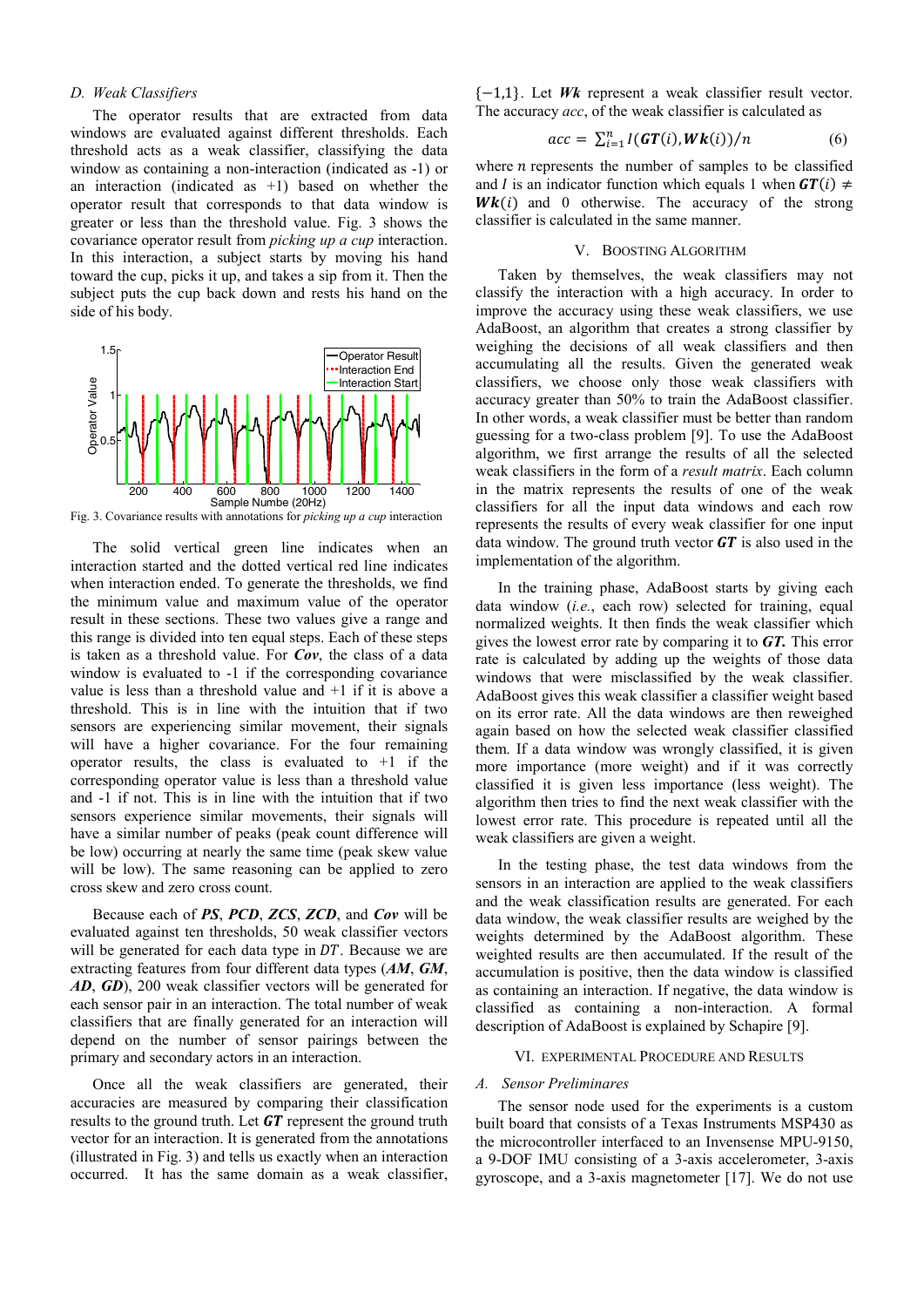magnetometers as it is challenging to calibrate them. The IMUs were configured to sample at 20Hz. The literature shows this sampling frequency is sufficient for capturing human movements [18]. Each interaction has sensors strapped to the wrist, arm (above elbow), and ankle. All sensors are placed on dominant side (*i i.e.*, right or lefthanded) of the subject. Fig. 4a shows the IMU sensor used for the experiments. Fig. 4b shows the placement of the sensors on the body. Fig. 5 shows the placement of the sensors on the different objects.



Fig. 4. Left: IMU Sensor Used, Right: Body sensor placements



Fig. 5. Object sensor placements from left to right: sensor on backpack, sensor on chair, sensor in cup, sensor atta ched to pen

#### *B. Data Collection*

The human-object interactions we investigate are *picking up a cup*, *carrying a backpack*, *writing g with a pen*, and pushing-pulling a chair. The human-human interactions we investigate are *shaking hands* and *walki ing together*. The human-object interactions are performed by five different subjects who repeat each interaction ten times. The humanhuman interactions are performed by five unique pairs of subjects. The *shaking hands* interaction is repeated ten times and the *walking together* interaction has five trials of two subjects walking together for approximately 15 seconds.

For training purposes, once the data is collected for each of the above interactions, they are annotated to distinguish non-interaction periods from interaction periods using the data visualization tool introduced in *MoST* [19]. With this tool, the beginning and the end of an interaction are determined manually using the video that is captured during the data collection. This will establish the ground truth with which each of the weak classifiers and the final strong classifier is compared against to calculate the accuracy.

#### *C. Experiments and Results*

We design two experiments to evaluate our approach: intra-subject and inter-subject experiments. In the intrasubject experiment, we train and test on the same subject. The intra-subject strong classifiers are built for each subject and interaction. 80% of a subject's data is used to train a strong classifier and 20% is used for testing. The data window size that gave the best accuracy for each interaction was determined empirically. A smoothing operation using a moving average filter was applied to th he results of each

strong classifier to smooth out irregularities in the results. Table 1 shows the average a accuracy of the intra-subject strong classifiers and the average accuracy of the best weak classifiers for all interactio ns. The averaging of the accuracies was performed over all five subjects. These accuracies are termed window-by-window accuracies since a decision is taken for each data window within a data collection. Apart from this we also report the instance detection accuracy. One interaction instance is the whole duration of an interaction. For example, if a person performs Picking Up Cup for 3 seconds, there are several data windows within the interaction. However this is counted as only one instance of the interaction. Instance detection accuracy shows the number o f times each strong classifier was able to correctly identify the instances of the interaction compared to the number of times the interaction actually occurred in the data collection.

| <b>Interaction</b>      | <b>Instance</b><br><b>Detection</b><br>Accuracy | Accuracy<br>Avg. | <b>Best Weak</b><br><b>Classifier</b><br>Avg. |
|-------------------------|-------------------------------------------------|------------------|-----------------------------------------------|
| Picking Up Cup          | 100%                                            | 86.1%            | 78.1%                                         |
| Carrying Backpack       | 80%                                             | 86.2%            | 78.6%                                         |
| Pushing-Pulling a Chair | 85%                                             | 70.7%            | 67.8%                                         |
| Writing with a pen      | 100%                                            | 86.9%            | 75.9%                                         |
| <b>Shaking Hands</b>    | 100%                                            | 88.4%            | 82.5%                                         |
| Walking Together        | 100%                                            | 81.9%            | 76.3%                                         |

The amount of improvement afforded by the AdaBoost algorithm varies from interacti on to interaction. From Table 1 it can be seen that, in half th he interactions, the AdaBoost classifier increases upon the accuracy of the best weak classifiers by around 10%. The accuracy gain for *shaking* hands, pushing-pulling a chair, and walking together interactions are not as high (approximately 5%). However, the AdaBoost algorithm creates a classifier that is stronger than the individual weak classifiers and provides more confidence in detection than a weak classifier. We can also see that all of the classifiers detect interaction instances very well. The window-by-window accuracy is lower than the instance detection accuracy b because it accounts for false positives and false negatives.

In the inter-subject experiment, leave one subject out technique is applied for e every interaction. For data collection involving five subjects, a strong classifier is trained on data from four subjects and tested on the fifth subject's data. This training and testing is repeated five times to generate five strong classifiers. Each time we select a different subject's data for testing the classifier and the remaining four for training the classifier. Here again the data window size for each interaction was chosen empirically and the classifier results were e filtered using a smoothing operation. The accuracy average for each interaction is obtained by averaging the accuracies over all inter-subject classifiers for that interaction a and is shown in Table 2. This accuracy represents the window-by-window accuracy. Table 2 also shows the instance d detection accuracy which is calculated for all the strong classifiers built for inter-subject verification for an interaction.